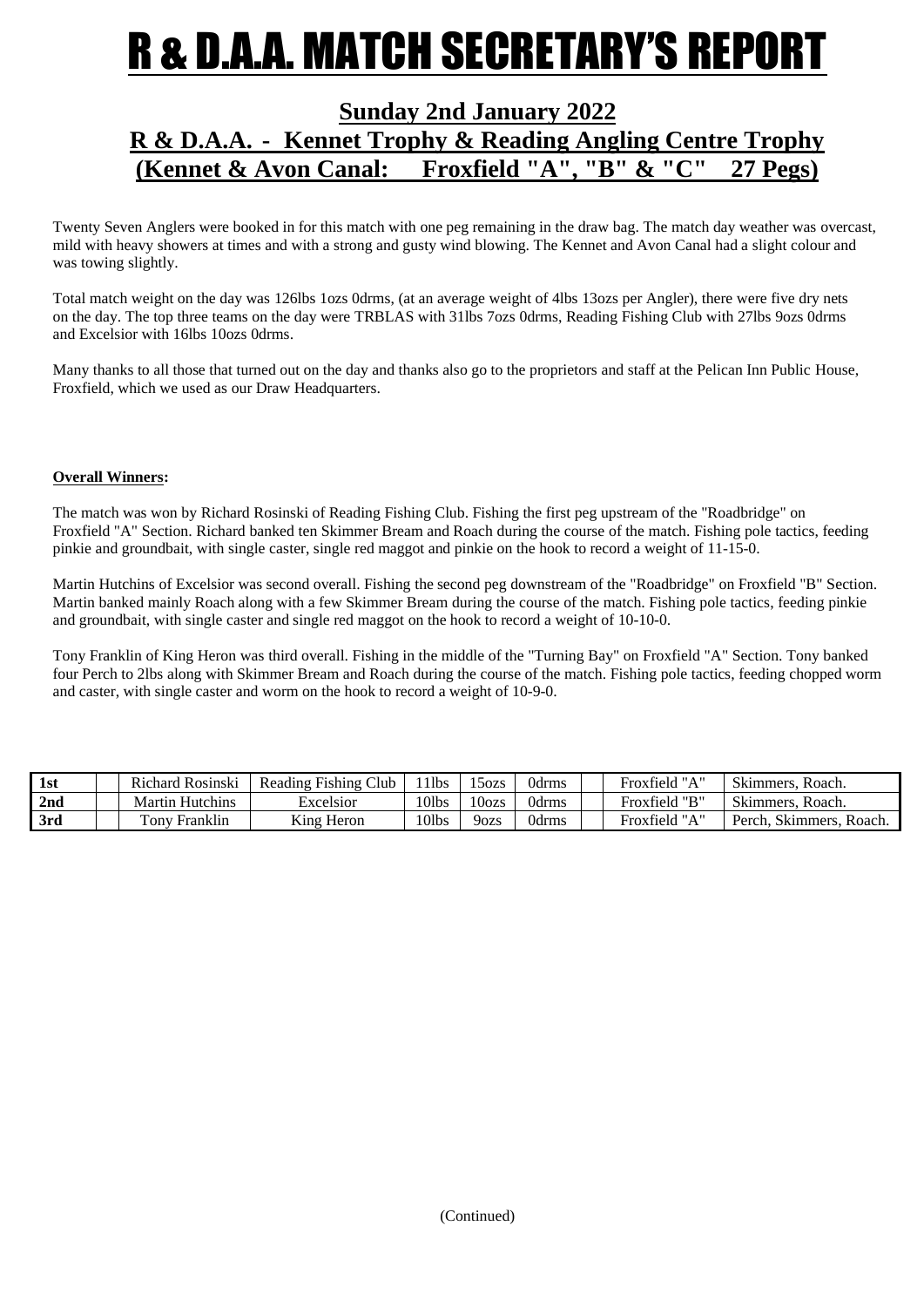# **R & D.A.A. MATCH SECRETARY'S REPORT [Cont]**

#### **Section Winners:**

| "A" Section | Froxfield "A"                    | Steve O'Keefe    | <b>TRBLAS</b>        | 10 <sub>l</sub> bs | 1 <sub>ozs</sub>  | 0drms |
|-------------|----------------------------------|------------------|----------------------|--------------------|-------------------|-------|
|             | (Wides and                       |                  |                      |                    |                   |       |
|             | Top of Short Pound)              |                  |                      |                    |                   |       |
| "B" Section | Froxfield " $A$ " & " $B$ "      | Richard Rosinski | Reading Fishing Club | $11$ lbs           | 15 <sub>ozs</sub> | 0drms |
|             | (Bottom of Short Pound, Turning) |                  |                      |                    |                   |       |
|             | Bay & Two Pegs                   |                  |                      |                    |                   |       |
|             | Below Roadbridge)                |                  |                      |                    |                   |       |
| "C" Section | Froxfield "B" & "C"              | Dave Clarke      | Excelsior            | 6lbs               | 0 <sub>o</sub>    | 0drms |
|             | (Broken Bridge to                |                  |                      |                    |                   |       |
|             | Above Lock 71)                   |                  |                      |                    |                   |       |

#### **Total Section Weights:**

| "A" Section | Froxfield "A"                    | 43lbs    | 2ozs  | 0drms |
|-------------|----------------------------------|----------|-------|-------|
|             | (Wides and                       |          |       |       |
|             | Top of Short Pound)              |          |       |       |
| "B" Section | Froxfield " $A$ " & " $B$ "      | $70$ lbs | 11ozs | 8drms |
|             | (Bottom of Short Pound, Turning) |          |       |       |
|             | Bay & Two Pegs                   |          |       |       |
|             | Below Roadbridge)                |          |       |       |
| "C" Section | Froxfield "B" & "C"              | $12$ lbs | 4ozs  | 0drms |
|             | (Broken Bridge to                |          |       |       |
|             | Above Lock 71)                   |          |       |       |

#### **Specimen Fish Recorded:**

| <b>None</b> |  |  |  |  |  |
|-------------|--|--|--|--|--|
|             |  |  |  |  |  |

### **CLUB CHAMPIONSHIP**

| <b>TRBLAS</b>                | 129 | 11 |  |
|------------------------------|-----|----|--|
| Reading Fishing Club         | 55  | 10 |  |
| Courage                      | 50  | 13 |  |
| Excelsior                    | 43  |    |  |
| <b>Reading Civil Service</b> | 39  |    |  |
| Y.O.T.A.C./21 Club           | 35  | 12 |  |
| Prestcold AC                 | 19  |    |  |
| King Heron AC                | 14  |    |  |
| <b>Tring Anglers</b>         | 11  |    |  |
| Newtown                      |     |    |  |
| Pangbourne & Whitchurch      |     | 12 |  |